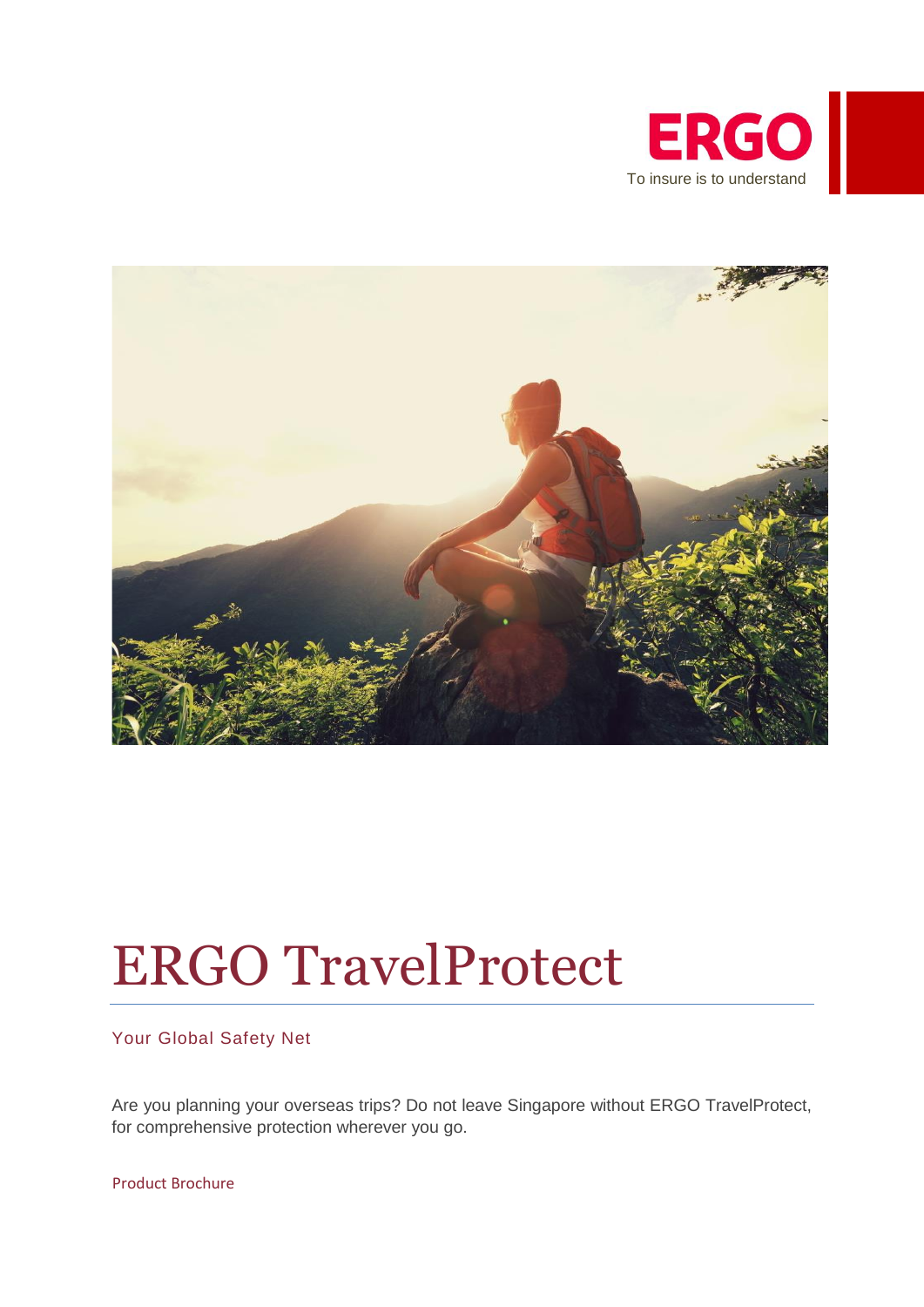# **Global Safety Net with ERGO TravelProtect**

Business trip, family holiday, backpacking adventure – no matter what your plans are, ERGO Singapore is here to help ease your travel stress with complete peace of mind.

Whether you are a frequent traveller or a tourist, you will find that ERGO TravelProtect is the overseas travel policy that suits you best. Enjoy superior cover for worry-free holidays or business trips at some of the most affordable prices available on the market.

ERGO TravelProtect provides comprehensive protection for your health, baggage, and bank balance, so you can focus on more important things – like sightseeing, exploring and relaxing!

# **Enhance your Trip with Comprehensive Protection**

| <b>End-to-End</b>                          | <b>Tailored</b>                               |
|--------------------------------------------|-----------------------------------------------|
| We cover you from before you even leave    | Whether you would like sports protection or   |
| Singapore and protect you until you return | need a rental car while abroad, we have       |
| home.                                      | varied benefits options to suit you.          |
| <b>Flexible</b>                            | <b>Reliable</b>                               |
| Unexpectedly need to postpone or cancel    | Our 24/7 hotline is accessible anywhere in    |
| your trip? Do not worry – you are covered. | the world at any time of day or night. We can |
|                                            | assist you at any point during your trip      |

ERGO TravelProtect is the right choice for you, whether you are travelling for business or leisure; solo, with the family or with friends; or by plane, train, automobile or cruise. We will even cover you if your travel agency goes bust.

# **How to choose your ERGO TravelProtect Insurance**

There are many ways to save with ERGO TravelProtect. Whether you need coverage for a one way trip, multiple trips per year or for the whole family, all our plans are free from deductibles. View the Benefits chart to learn more.

| <b>Choose our Per Trip Plan</b><br><b>Choose our Family Plan</b><br>Per trip travel insurance is<br>This plan covers one or two<br>trip Plan<br>adults travelling with any<br>ideal if you will not be<br>number of children for under<br>travelling much over the next<br>and much better value for<br>12 months. This per trip plan<br>frequent travellers.2 It offers<br>182 consecutive days.<br>the flexibility of multiple trips<br>issued<br>be<br>for<br>- a<br>can<br>per year during the cover<br>maximum of up to 182<br>period, provided a single trip<br>consecutive days. | Planning a solo holiday or<br>business trip? | <b>Planning a family holiday?</b> | <b>Frequent Flyer?</b>                                                                           |
|-----------------------------------------------------------------------------------------------------------------------------------------------------------------------------------------------------------------------------------------------------------------------------------------------------------------------------------------------------------------------------------------------------------------------------------------------------------------------------------------------------------------------------------------------------------------------------------------|----------------------------------------------|-----------------------------------|--------------------------------------------------------------------------------------------------|
| consecutive days and is to<br>selected<br>the<br>of<br>area<br>coverage. This means there<br>is no need to purchase a<br>separate policy every time<br>you travel.                                                                                                                                                                                                                                                                                                                                                                                                                      |                                              |                                   | <b>Choose our Annual Multi-</b><br>This plan is far less hassle<br>not<br>exceed<br>- 90<br>does |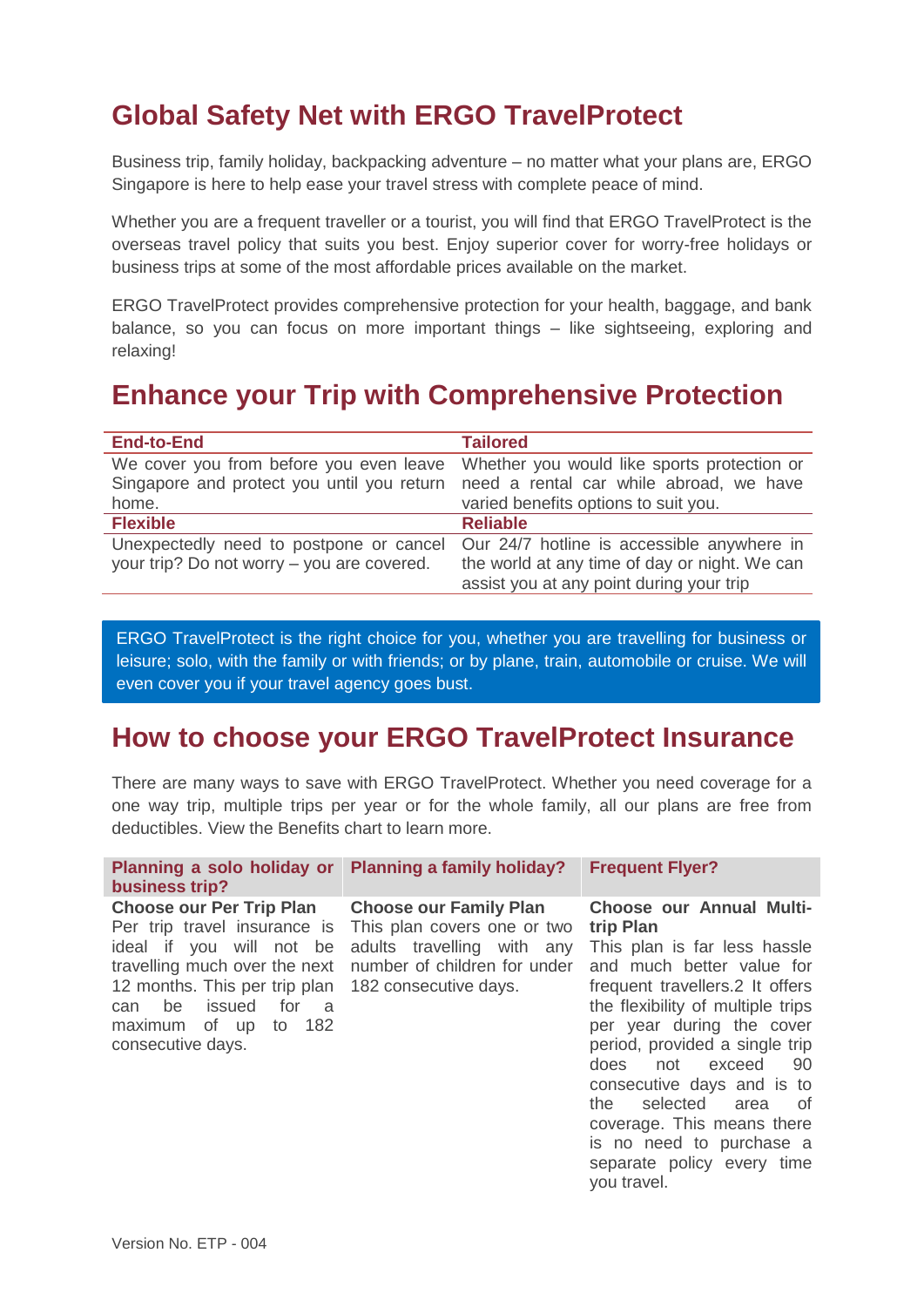# **What is covered, and for how long?**

ERGO TravelProtect covers you from before you even leave Singapore, and lasts until you return home. As long as you purchase your policy before you go, your coverage is activated as soon as you set off.

# **Before you leave**

- 1. Our 24/7 hotline gives you visa, inoculation, weather and exchange rate information before you leave.
- 2. Your Personal Accident Cover kicks in three consecutive hours before you take off, so you know you are fully covered.
- 3. Do not worry if your travel agent becomes insolvent and is no longer able to support you while you are away – we will protect you from financial losses.
- 4. Need to postpone your trip? Our Postponement Benefits start 60 days before you leave.
- 5. If you unexpectedly need to cancel your trip, you will be covered up to 60 days before your planned departure date.

# **During your trip**

- 1. Medical and dental expenses are covered up to S\$1,000,000.
- 2. We provide unlimited Worldwide Emergency Medical Evacuation.
- 3. We provide repatriation of mortal remains or funeral expenses overseas due to Preexisting Medical Condition.
- 4. Lost your personal luggage, laptop or money? You are covered.
- 5. Enjoy extreme sports and adventure activities with peace of mind.
- 6. Going on a cruise vacation? You are covered.
- 7. Worried about leaving home? We protect your home contents and valuables from fire and theft.
- 8. We cover you for missed travel connections, diversions or trip curtailment.
- 9. If you are pregnant, we will cover medical costs for any sickness you are experiencing.

## **After you return**

- 1. When you return to Singapore, you will be covered for any eligible follow-up medical treatment up to S\$50,000.
- 2. If your baggage or landing is delayed in Singapore, we will cover the costs for you.
- 3. If you still need to be hospitalised when you return, we will pay you a hospital allowance.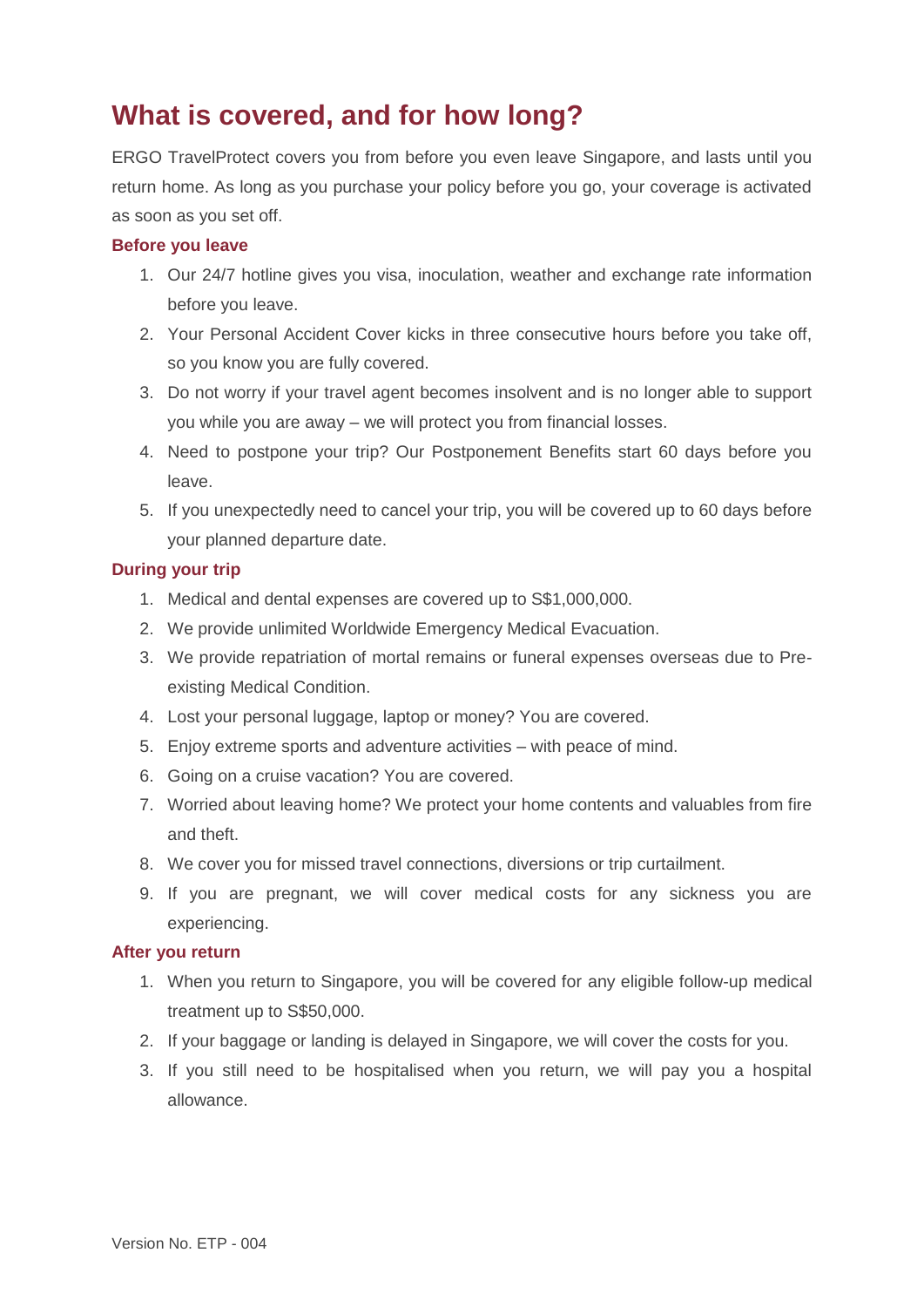# **Summary of Benefits**

| Part           | <b>Coverage Details</b>                                                        | *Basic       |           | <b>Essential</b>     | <b>Standard</b>                                    | <b>Deluxe</b>                                            |
|----------------|--------------------------------------------------------------------------------|--------------|-----------|----------------------|----------------------------------------------------|----------------------------------------------------------|
| 1              | Overseas medical expenses incurred due to sickness or injury                   |              |           |                      |                                                    |                                                          |
|                | Insured person (under 70 years)                                                | \$<br>25,000 |           | \$200,000            | \$<br>500,000                                      | \$1,000,000                                              |
|                | Insured person (above 70 years)                                                | \$<br>10,000 |           | \$100,000            | \$<br>100,000                                      | $\frac{1}{2}$<br>200,000                                 |
|                | Insured child in a family plan                                                 | 5,000<br>\$  |           | \$50,000             | 200,000<br>\$                                      | 300,000<br>\$                                            |
| 2              | Medical expenses incurred in Singapore post trip                               |              |           |                      |                                                    |                                                          |
|                | Insured person (under 70 years)                                                | \$           | 1,000     | \$<br>10,000         | \$<br>25,000                                       | 50,000                                                   |
|                | Insured person (above 70 years)                                                | \$           | 500       | \$<br>1,000          | \$<br>3,000                                        | $\frac{1}{2}$<br>5,000                                   |
|                | Insured child in a family plan                                                 | \$           | 500       | \$<br>3,000          | $\, \, \raisebox{12pt}{$\scriptstyle \$}$<br>8,000 | $\$\$<br>15,000                                          |
| 3              | Medical expenses incurred overseas associated with women's pregnancy           |              | <b>NA</b> | \$<br>2,000          | \$<br>5,000                                        | $\frac{1}{2}$<br>8,000                                   |
|                | Treatment by physician (including Traditional Chinese Medical (TCM)            |              |           |                      |                                                    |                                                          |
| 4              | practitioner & chiropractor)                                                   | \$           | 150       | \$<br>250            | \$<br>300                                          | \$<br>500                                                |
|                | Hospital allowance for hospitalization during the trip due to injury or        |              |           |                      |                                                    |                                                          |
| 5              | sickness (daily income)                                                        |              |           |                      |                                                    |                                                          |
|                | While overseas - \$200 for each continuous 24-hour period                      |              | <b>NA</b> | \$10,000             | \$<br>15,000                                       | \$<br>20,000                                             |
|                | In Singapore - \$100 for each continuous 24-hour period                        |              | <b>NA</b> | \$<br>500            | \$<br>1,000                                        | \$<br>1,500                                              |
| 6              | Emergency medical evacuation and medical repatriation                          | \$20,000     |           | Unlimited            | Unlimited                                          | Unlimited                                                |
| $\overline{7}$ | Repatriation of mortal remains or funeral expenses overseas                    |              |           |                      |                                                    |                                                          |
|                | a) Repatriation of mortal remains or funeral expenses overseas                 | \$20,000     |           | Unlimited            | Unlimited                                          | Unlimited                                                |
|                | b) Repatriation of mortal remains or funeral expenses overseas due to Pre-     |              |           |                      |                                                    |                                                          |
|                | existing Medical Condition                                                     |              |           |                      |                                                    |                                                          |
|                | Insured person (under 70 years)                                                |              | <b>NA</b> | \$100,000            | \$<br>100,000                                      | 100,000<br>\$                                            |
|                | Insured person (above 70 years)                                                |              | <b>NA</b> | \$50,000             | \$<br>50,000                                       | $\, \, \raisebox{12pt}{$\scriptstyle\circ$}$<br>50,000   |
|                | Insured child in a family plan                                                 |              | <b>NA</b> | \$100,000            | \$<br>100,000                                      | $\$\$<br>100,000                                         |
| 8              | Emergency dental treatment - accident                                          |              | <b>NA</b> | \$<br>1,000          | \$<br>1,000                                        | 1,000                                                    |
| 9              | Compassionate visit - Flying a loved one to your side if you are hospitalised  |              | <b>NA</b> | \$<br>5,000          | \$<br>8,000                                        | $\theta$<br>10,000                                       |
| 10             | Hospital visitation                                                            |              | <b>NA</b> | \$<br>5,000          | \$<br>8,000                                        | $\$\$<br>10,000                                          |
| 11             | Child transfer - Flying your child home if you are hospitalised or dead        | \$           | 5,000     | \$<br>5,000          | \$<br>8,000                                        | \$<br>10,000                                             |
| 12             | Emergency telephone and internet expenses                                      | \$           | 50        | \$<br>200            | \$<br>300                                          | \$<br>500                                                |
| 13             | Automatic extension of policy for up to 30 days                                |              | Yes       | Yes                  | Yes                                                | Yes                                                      |
| 14             | Accidental death & permanent disablement                                       |              |           |                      |                                                    |                                                          |
|                | Insured person (under 70 years)                                                | 50,000<br>\$ |           | \$200,000            | \$<br>300,000                                      | \$<br>400,000                                            |
|                | Insured person (above 70 years)                                                | 25,000<br>\$ |           | \$50,000             | \$<br>100,000                                      | \$<br>100,000                                            |
|                | Insured child in a family plan                                                 | \$10,000     |           | \$50,000             | \$<br>50,000                                       | \$<br>50,000                                             |
| 15             | Common carrier double cover                                                    |              |           |                      |                                                    |                                                          |
|                | Insured person (under 70 years)                                                |              | <b>NA</b> | <b>NA</b>            | \$<br>600,000                                      | \$<br>800,000                                            |
|                | Insured person (above 70 years)                                                |              | <b>NA</b> | <b>NA</b>            | \$<br>200,000                                      | \$<br>200,000                                            |
|                | Insured child in a family plan                                                 |              | <b>NA</b> | <b>NA</b>            | \$<br>100,000                                      | $\, \, \raisebox{12pt}{$\scriptstyle \circ$}$<br>100,000 |
| 16             | Child education protection (\$5,000 per Child, maximum 4 Children)             |              | <b>NA</b> | \$10,000             | \$<br>20,000                                       | $\frac{1}{2}$<br>20,000                                  |
| 17             | Trip cancellation                                                              |              |           |                      |                                                    |                                                          |
|                | I) Trip cancelled before you leave Singapore                                   |              | <b>NA</b> | \$<br>10,000         | \$<br>13,000                                       | \$<br>15,000                                             |
|                | II) Replacement of traveller                                                   |              | <b>NA</b> | \$<br>500            | \$<br>500                                          | \$<br>1,000                                              |
| 18             | Trip postponement - Trip postponed before you leave Singapore                  |              | <b>NA</b> | \$<br>1,000          | \$<br>1,000                                        | $\frac{1}{2}$<br>2,000                                   |
| 19             | Trip cancellation due to insolvency                                            | \$           | 500       | \$<br>5,000          | $\$\$<br>8,000                                     | $$\mathbb{S}$$<br>10,000                                 |
| 20             | Trip Curtailment - Trip cut short after you have left Singapore                |              | <b>NA</b> | \$<br>10,000         | \$<br>13,000                                       | $\, \, \raisebox{12pt}{$\scriptstyle \circ$}$<br>15,000  |
| 21             | Loss of baggage including laptop, computer & jewellery                         | \$           | 1,000     | \$<br>3,000          | \$<br>5,000                                        | $\, \, \raisebox{12pt}{$\scriptstyle \circ$}$<br>8,000   |
|                | Single article limit                                                           | \$           | 250       | \$<br>500            | \$<br>500                                          | $\, \, \raisebox{12pt}{$\scriptstyle \circ$}$<br>500     |
|                | Sub-limit for laptop/computer/tablet                                           | \$           | 1,000     | \$<br>1,000          | \$<br>1,000                                        | $\frac{1}{2}$<br>1,500                                   |
|                | Sub-limit for jewellery and souvenirs                                          |              | <b>NA</b> | \$<br>250            | \$<br>500                                          | $\frac{1}{2}$<br>1,000                                   |
| 22             | Baggage delay - \$200 for every full 6 consecutive hours of delay whilst       | \$           | 400       | \$<br>500            | \$<br>1,000                                        | \$<br>1,000                                              |
|                | overseas and \$200 max whilst in Singapore                                     |              |           |                      |                                                    |                                                          |
| 23             | Loss of passport, travel documents & money                                     | \$           | 500       | \$<br>1,000          | \$<br>3,000                                        | \$<br>5,000                                              |
| 24             | Flight diversion                                                               | \$           | 500       | $\$\$<br>1,000       | \$<br>1,000                                        | $$\mathbb{S}$$<br>1,000                                  |
| 25             | Flight overbooking                                                             |              | <b>NA</b> | $\frac{1}{2}$<br>200 | \$<br>300                                          | $\frac{1}{2}$<br>500                                     |
| 26             | Trip delay - \$100 for every full 6 consecutive hours of delay whilst overseas | \$           | 100       | \$<br>1,000          | \$<br>1,000                                        | \$<br>1,000                                              |
|                | and \$100 max whilst in Singapore                                              |              |           |                      |                                                    |                                                          |
| 27             | Trip misconnection                                                             |              | <b>NA</b> | \$<br>200            | \$<br>200                                          | $\frac{1}{2}$<br>500                                     |
| 28             | Credit card Indemnity                                                          | \$           | 250       | $\frac{1}{2}$<br>500 | \$<br>1,000                                        | \$<br>1,000                                              |
| 29             | Personal liability overseas                                                    | \$100,000    |           | \$500,000            | \$1,000,000                                        | \$1,000,000                                              |
| 30             | Kidnap & hostage                                                               |              | <b>NA</b> | <b>NA</b>            | 5,000<br>\$                                        | 10,000<br>\$                                             |
|                | Sports equipment protector (covers golf clubs, diving gear, skis (boards       |              |           |                      |                                                    |                                                          |
| 31             | and poles), snowboards, wakeboards, bicycling and fishing tackle               |              | <b>NA</b> | \$<br>2,000          | \$<br>2,000                                        | \$<br>2,000                                              |
|                | equipment.)                                                                    |              |           |                      |                                                    |                                                          |
|                | (i) Single article limit                                                       |              | <b>NA</b> | \$<br>500            | \$<br>500                                          | \$<br>500                                                |
|                | (ii) Golf hole in one                                                          |              | <b>NA</b> | \$<br>250            | \$<br>250                                          | $\, \, \raisebox{12pt}{$\scriptstyle\circ$}$<br>500      |
|                | (iii) Green fees loss                                                          |              | <b>NA</b> | \$<br>250            | \$<br>250                                          | $\frac{1}{2}$<br>250                                     |
| 32             | Home protection (Get your home and family belongings protected from fire       |              | <b>NA</b> | \$<br>1,000          | \$<br>2,500                                        | $\mathbb{S}$<br>5,000                                    |
|                | and theft while you're away.)                                                  |              |           |                      |                                                    |                                                          |
| 33             | Rental vehicle excess & return (Get your car rental excess covered if you      |              | <b>NA</b> | \$<br>500            | \$<br>750                                          | \$<br>1,000                                              |
|                | have an accident overseas.)                                                    |              |           |                      |                                                    |                                                          |
| 34             | Hijack distress allowance - \$300 for every full 6 consecutive hours           |              | <b>NA</b> | <b>NA</b>            | \$<br>5,000                                        | $\mathbb{S}$<br>5,000                                    |
| 35             | Pet care (Get \$50 for every six hours that your return home is delayed to     |              | <b>NA</b> | <b>NA</b>            | \$<br>350                                          | $\mathbb{S}$<br>500                                      |
|                | cover additional kennel costs.)                                                |              |           |                      |                                                    |                                                          |
| 36             | Adventure activity cover                                                       | Covered      | <b>NA</b> | Covered              | Covered                                            | Covered                                                  |
| 37<br>38       | Terrorism cover                                                                |              | <b>NA</b> | Covered              | Covered                                            | Covered                                                  |
|                | Cover while on cruise                                                          |              |           | Covered              | Covered                                            | Covered                                                  |

\*Basic Plan is applicable for trips to Malaysia, Batam Island and Bintan island only. Note: Please refer to Policy for specific terms, conditions and exclusions. All amounts shown in Singapore dollars.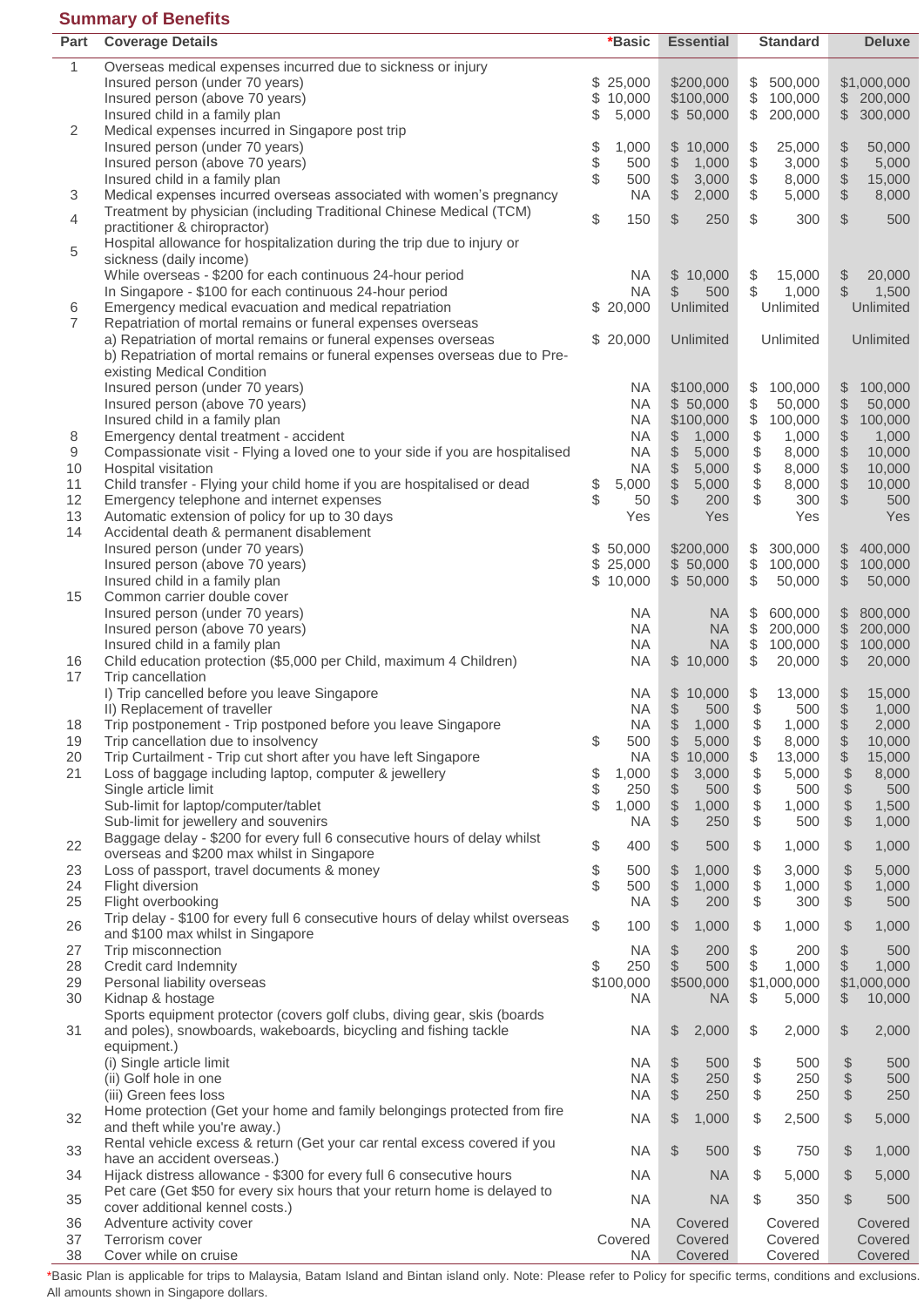| Region 1 (ASEAN)     | Brunei, Cambodia, Indonesia, Laos, Malaysia, Myanmar,            |
|----------------------|------------------------------------------------------------------|
|                      | Philippines, Thailand and Vietnam.                               |
| Region 2 (ASIA)      | Australia, China, Hong Kong, India, Japan, Korea, Macau,         |
|                      | Mongolia, New Zealand, Sri Lanka, Taiwan, Timor-Leste and        |
|                      | countries under 'ASEAN'.                                         |
| Region 3 (Worldwide) | The rest of the world including Nepal, Tibet and countries under |
|                      | 'ASEAN' and 'ASIA'.                                              |

## **Duration of cover**

Maximum period 182 days for Per Trip. Annual Multi-Trip policies maximum period any one trip up to 90 days.

## **Definition of child**

A Child or Children shall mean an unmarried person or persons not older than 18 years of age or below 23 years of age if enrolled for full-time study in a recognized institution of learning or higher learning during the Policy period. For Family Per Trip Plan, the Child must be legally related to either of the 2 insured adults and unemployed. For Family Annual Multi-Trip Plan, the Child must be the natural or legal adopted Child of the 2 insured adults who are legally married to each other and the Child must be dependent on either or both of them for financial support and travelling with one or both of them on the entire Trip.

#### **Main exclusions of ERGO TravelProtect are:**

Locations: Travel in, to or through Afghanistan, Democratic Republic of Congo, Iran, Iraq, Sudan, South Sudan, Syria, Libya, Somalia, North Korea, or the Crimea region.

Health: Unreasonable care and attention, pregnancy, childbirth (except part 3 and 6), self-inflicted injuries or illnesses, alcoholism, drug abuse, HIV or HIV-related illnesses, mental and nervous disorders, suicide, any Pre-Existing Medical Conditions of Yours, a Relative, Travel Companion or any other person whose state of health may affect Your Trip and which may give rise for You to claim other than as expressly provided under Part 7 – Repatriation of Mortal Remains or Funeral Expenses Overseas; or a terminal condition diagnosed before date of departure of the trip, and travelling against the advice of your Medical Practitioner.

Activities: Professional sports, racing, motorsports, mountaineering, underwater activities (except scuba diving), flying as a pilot or crewmember, or other hazardous pursuits.

#### **Important Conditions**

- Family plan covers one traveller and/or their spouse, travelling with any number of their children. The adults need not be related, but the children should be legally related to either of the adults and the family must return to Singapore together.
- Under Annual Multi-trip Plan, you can make unlimited trips during the policy year, as long as each does not exceed 90 consecutive days and lies within the selected region of coverage. For Family Annual Multi-Trip Plan, the Child must be the natural or legally adopted Child of the two insured adults. The adults should be legally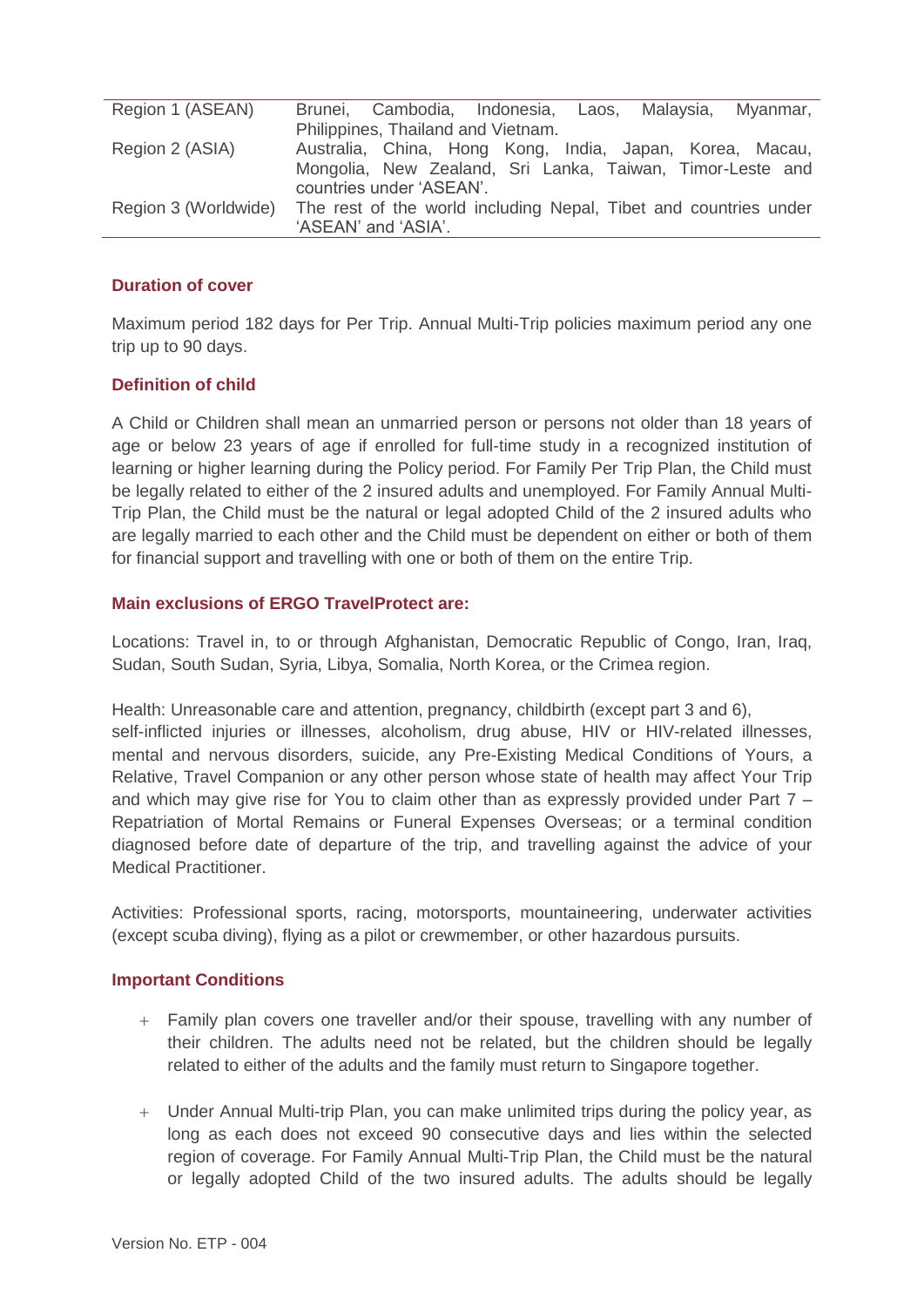married to each other and the Child must be dependent on either or both of them for financial support as well as travelling with one or both of them on the entire Trip.

 All coverage commences on departure from Singapore except for Accidental Death and Permanent Disablement, Travel Cancellation, Travel Postponement and Travel Cancellation due to Insolvency.

#### **Got a question?**

Below are some frequently asked questions (FAQs) to help answer any queries you may have.

#### **Am I eligible?**

Singapore citizens, permanent residents and holders of valid employment, work, long-term social visit, student and dependent passes aged 18 or over are eligible. Those insured as a child must be an unmarried dependent under the age of 18, or under 23 if in full-time study (The Child must be studying at a recognised higher learning institution during the policy period). As long as you depart from Singapore, the world is your oyster!

#### **Emergency? No need to worry**

Sometimes, circumstances are completely out of your control – especially with Asian weather! If a natural disaster postpones your trip we will pay any additional rescheduling costs, or if your trip is cut short we will minimise the inconvenience caused to you.

#### **Refunds, cancellations, and extensions**

The premium is refundable for the Annual Multi-Trip Plan, but not for the Per Trip Plan. If you need to extend your policy but are unable to notify us due to unavoidable circumstances, we will extend your policy for up to 72 hours after the planned expiry date and will not charge you for it. Such circumstances include natural disasters, epidemics, pandemics, civil unrest, airport or airspace closures.

#### **Worldwide Emergency Assistance**

We can help with anything you need, whenever you need it

Our 24/7 ERGO TravelProtect hotline is available worldwide to help with any referral or emergency, from lost passport to medical crisis. Just give us a call to receive our full support.

# **24/7 Dedicated Hotline +65 6238 9909**